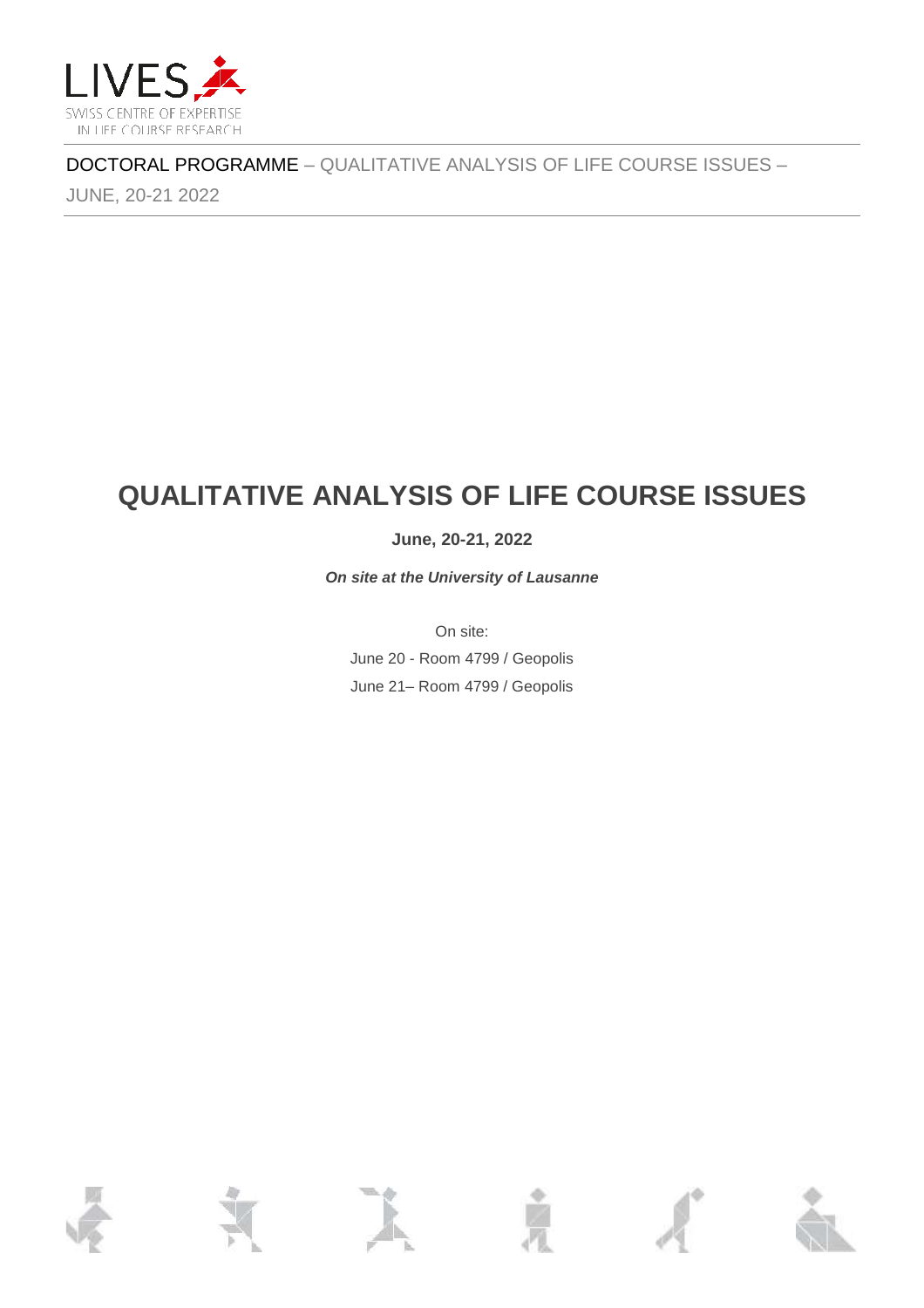

JUNE, 20-21 2022

## **MONDAY, JUNE 20TH**

- **09:00 – 09:30 Welcome address and presentation of the participants**
- **09:30 – 12:00 Introduction - Prof. Claudine Burton-Jeangros**

09:30-10:30 Part 1 – What is qualitative research?

#### *10:30-11:00 Coffee break*

11:00-12:00 Part 2 – Qualitative research and the life course perspective

### *12:00 – 13:30 Lunch*

**13:30 – 14:45 Diaries to Study Development in the Life Course – Prof. Tania Zittoun (UNINE)**

*14:45-15:15 Coffee break* 

**15:15-16:30 Interviewing (lone parents) through time: opportunities and challenges of qualitative longitudinal research – Dre Núria Sanchez Mira (UNIL)**

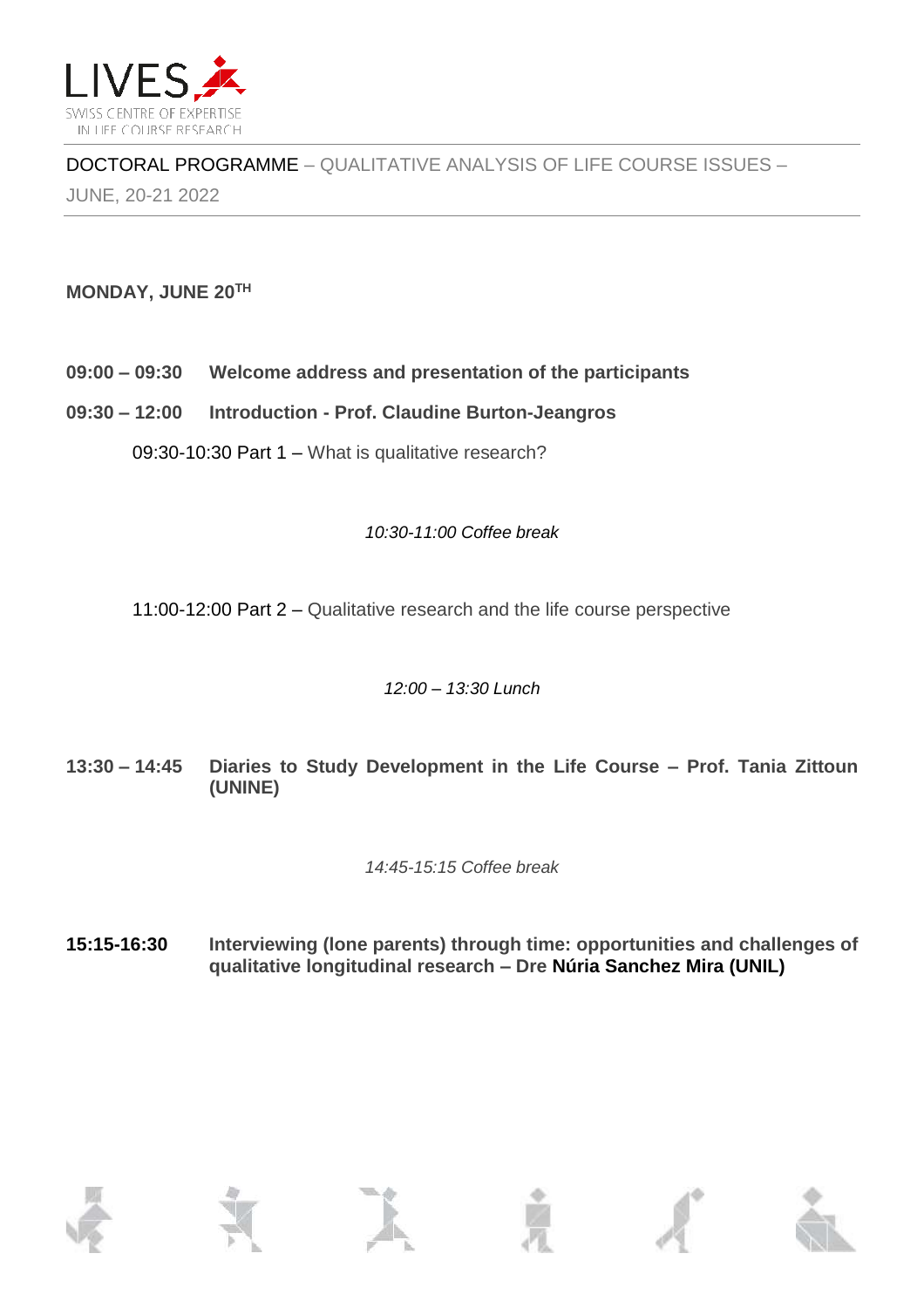

JUNE, 20-21 2022

### **TUESDAY, JUNE 21TH**

**09:00 – 12:00**

**9:00 – 9:30** Administrative timeslot Doctoral Programme

**9:30 – 10h30** Part 1 - **Mixed Methods - Prof. Oana Ciobanu (HETSL)**

*10h30-11h00: Coffee break* 

**11:00 – 12:00** Part 2 - **Mixed Methods - Prof. Oana Ciobanu (HETSL)**

*12h00 – 13h30 Lunch* 

**13:30 – 16:00 The calendar interview. Dr. Andres Gomensoro (Uni Bern)**

**13:30 - 14:30** Part 1 – **The calendar interview: a methodological tool for studying life courses - Dr. Andrés Gomensoro (Uni Bern)**

*14h30-15h00: Coffee break* 

**15:00 - 16:00** Part 2 - **The calendar interview: a methodological tool for studying life courses - Dr. Andres Gomensoro (Uni Bern)**

**16:00 - 17:00 Closing session Debate.**